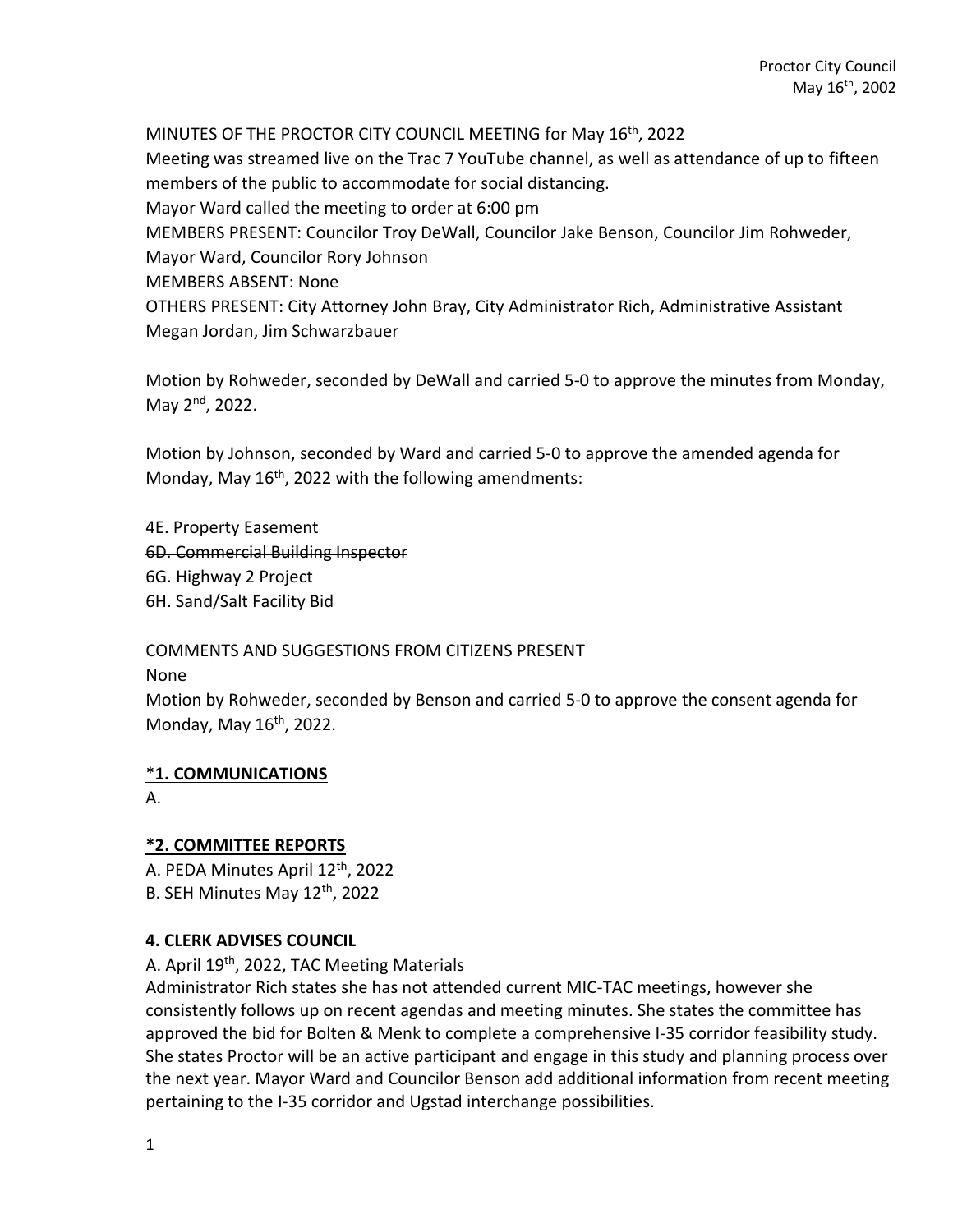# B. Electric Vehicle Infrastructure Plan

PUC commission members attended a MNDot meeting, which named Proctor in particular for participation in this program. With an August  $1<sup>st</sup>$  deadline, Proctor will be a potential site for a charging station as part of this project with the grant application/process progressing quickly.

# C. Commercial Building Inspector

Jim Rich has recently retired from the City of Hermantown, but would like to stay on as an independent contractor for commercial building inspector services for Proctor. Discussion follows, with council requesting Administrator Rich to clarify the newly submitted retainer fee and hourly rate charged for commercial building inspection services. Attorney Bray states the city does not need to re-designate or sign a new contract agreement.

# D. Payroll Reports/MiView Point Access

Payroll reports have been requested as the conversion process to the new software has been completed. Administrator Rich states councilors will be given a login and password for access to invoices, MiView Point, and payroll reports. Councilor DeWall asks about a payroll summary given to councilors in the packet, with an active link to access those payroll reports.

#### E. Property Easement

#### 185-0102-00030

A potential buyer of the parcel has requested the city to consider an easement agreement for a road. Mayor Ward states the council is not in opposition to looking into further options regarding an easement agreement or additional access points to the parcel. Administrator Rich states this will be added as an agenda item at the next meeting.

#### **5. UNFINISHED BUSINESS**

- A. American Rescue Plan
- B. 2023 Capital Budget Request Proposal
- C. City Rebrand Process

#### 6. NEW BUSINESS

# **A. Conditional Use Permit – Sand/Salt Facility**

Planning & Zoning has approved a conditional use permit for the sand/salt facility located at 322 Kirkus St. At the request of the Planning & Zoning Commission, a 100' buffer from any new residences or residential development on the east side of the property has been added as part of the permit.

Motion by Rohweder, seconded by Johnson and 5-0 to approve the conditional use permit for the sand/salt facility at 322 Kirkus St.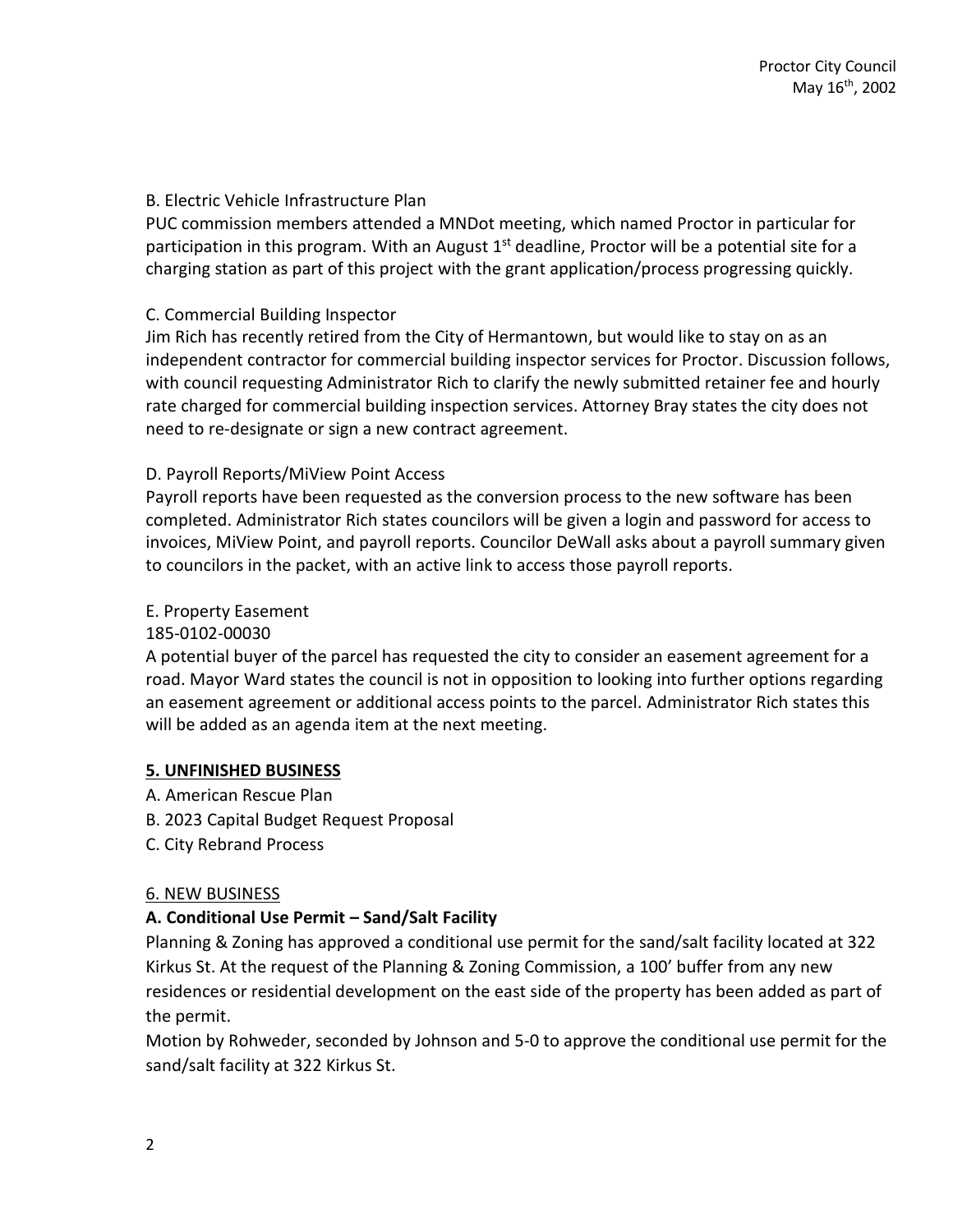# **B. Club #225**

Jim Schwarzbauer on behalf of the museum presents a summary of the fundraising efforts donations received contributing to the museum. Schwarzbauer presents a check in the amount of \$2,250.00 as a payment to the loan with the city. Schwarzbaur presents ongoing and current activities and efforts of the historical society.

Motion by Johnson, seconded by Rohweder and carried 5-0 in support of forgiving the remaining balance of the museum loan due to the ongoing efforts and consistent payments from the original \$20,000.00 loan. Discussion follows including the extension of efforts on behalf of the museum for improvements and ongoing developments at the museum.

# **C. Rasmussen Cleaning Agreement**

Administrator Rich states Rasmussen Cleaning Services as been used on a trial basis. After a brief summary of contracted cleaning services, Rasmussen Cleaning Services has requested entering a formal cleaning services agreement. Rich adds a budget amendment will need to be completed as this agreement includes cleaning costs of \$17,800 over the original amount budgeted. Discussion follows including services with the school, additional monthly services, overall cleaning expenses, and additional amount for supplies. Additional discussions include additional building maintenance and needs, rental agreement amendments, status of existing Johnson Control projects, and additional budget items for building needs. \$100,000.00 has been budgeted for building maintenance, with \$60,000.00 already spent, additional \$20,000.00 for cleaning needs. Councilor DeWall suggests modifying language referring to cleaning supplies and materials and would like to see more specific language included in the agreement contract. Mayor Ward suggests adding this agreement to the unfinished business to address modifying the contract language, and discussing a revised contract at the next meeting.

#### **D. Commercial Building Inspector**

# **E. Ryan McCarthy Softball**

This tournament is scheduled July 29<sup>th</sup> -31<sup>st</sup> with an estimated attendance of 250, serving food and beer, catering by the Beacon Bar. The Beacon has obtained a catering license through the State of Minnesota, allowing service of alcohol in another jurisdiction.

Motion by Johnson, seconded by Benson and carried 5-0 to approve the recommendation from the Liquor Control and Public Safety Committees to approve the Ryan McCarthy Softball Tournament on July 29<sup>th</sup>- 31<sup>st</sup> contingent upon obtaining insurance.

# F. Blight Special Assessment Program Policy Draft

City Attorney suggests looking at the draft proposal to ensure alignment with the current city code for approval at a future meeting. Councilor Benson suggests adding language to include participation in future CDBG funding opportunities.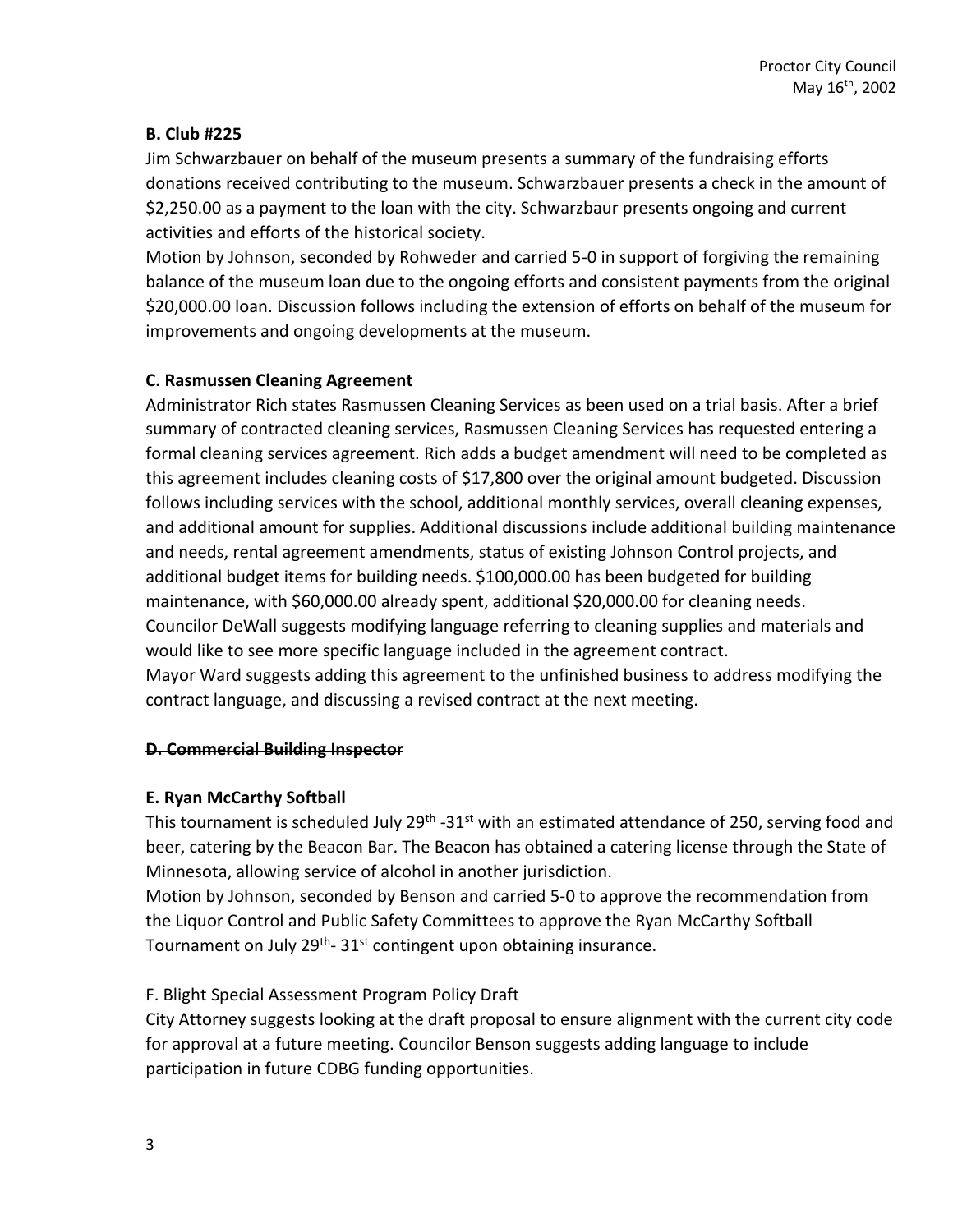# G. Highway 2 Project

Councilor Benson provides a summary of the proposed project with an estimated cost of 10.8 million starting at Midway Ave intersection. The project is on the priority list, with a completion timeline commencing in 2026. Councilor Benson suggests beginning to plan for participating in available grants for funding downtown storefronts in Proctor.

# **H. Sand/Salt Facility**

One bid was received, with the cost of the maintenance garage coming in higher than anticipated. Administrator Rich recommends rejecting the received bid and to rebid as two separate scopes. Motion by Johnson, seconded by Benson and carried 5-0 to reject the bid received and rebid for the sand/salt facility and the site prep work.

# 7. PURCHASE OR SALE OF REAL OR PERSONAL PROPERTY Per MN 13d.05

Motion by Rohweder, seconded by Johnson and carried 5-0 to suspend the regular city council meeting and enter into closed session at 7:34 pm.

Motion by Rohweder, seconded by DeWall to reconvene the regular council meeting at 8:08 pm.

Motion by DeWall seconded by Rohweder and carried 5-0 to direct Administrator Rich to pursue avenues as previously discussed during the closed session.

# MEMBER CONCERNS

Benson: LBAE meeting will be held on Tuesday, May 17<sup>th</sup>, 2022. Memorial Day Service will be held on May 30<sup>th</sup>, with special honorary guests and an F-16 flyovers for the service. Attended a National League of Cities conference last week, municipal cyber threats and security.

DeWall: None

Johnson: Extends gratitude to the Proctor Fire Department and Chief Helquist in appreciation for the well-attended community event at the fire hall.

Rohweder: None

Mayor Ward: LABE reminder, attended fire hall open house as well, gratitude to fire department members, Memorial Day event.

Attorney Bray: None

Administrator Rich: None